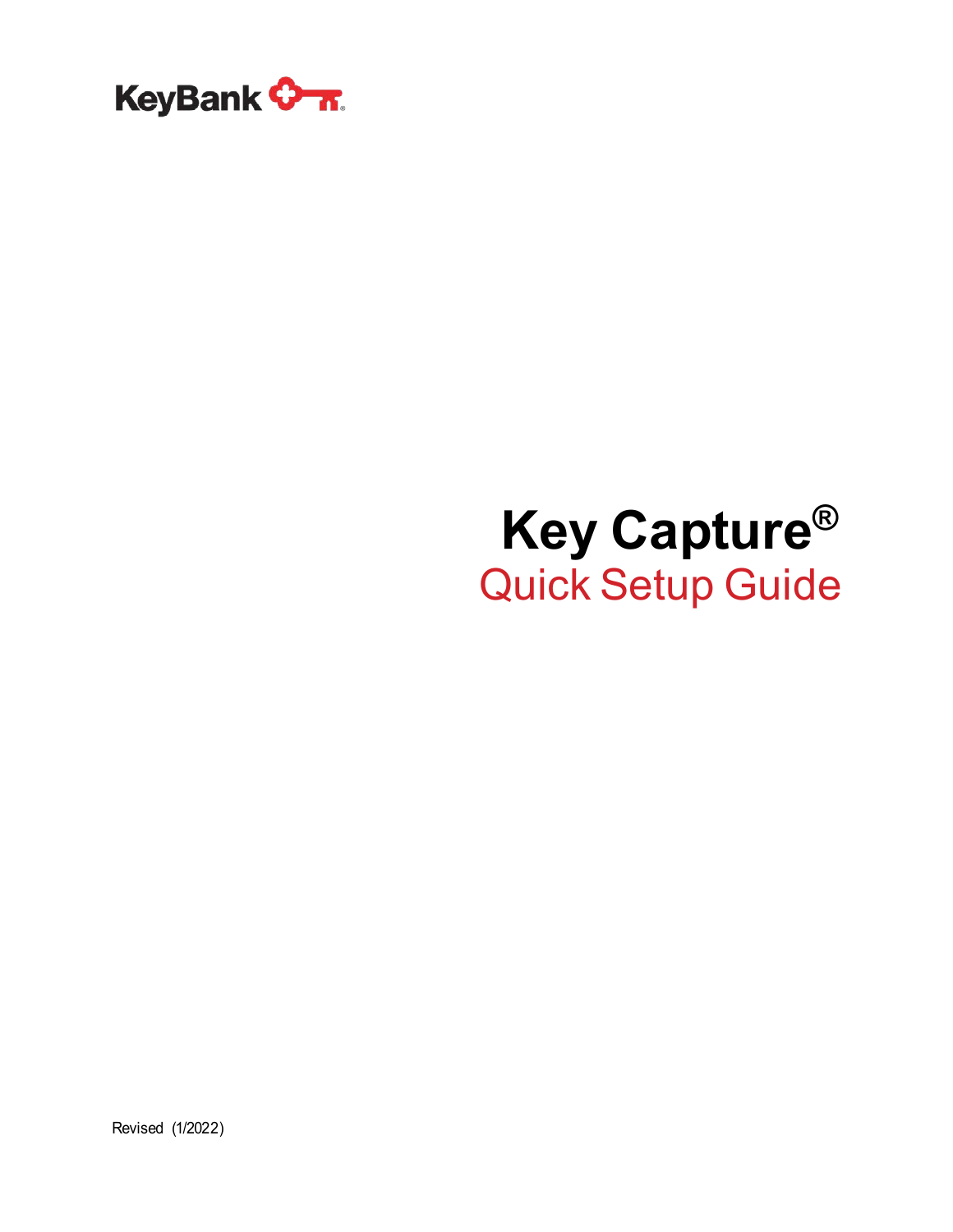

# **1. Key Capture System Requirements**

In order for Key Capture to work properly, you must ensure your computer, operating system, internet bandwidth and network capabilities meet the minimum system requirements. **Note** – You will need administrative rights on your PC to perform the Key Capture installation.

#### **Hardware:**

- Intel<sup>®</sup> Pentium III, 2.8 GHz processor or higher, Minimum 2 GB RAM
- 17" XVGA display (1024x768) with Windows<sup>®</sup> Display set to Small Fonts
- USB 2.0 Connection
- Minimum 30 MB free hard drive space

## **Operating System:**

• Windows<sup>®</sup> 10 (initial release)

#### **\*\*Must have most recent Windows updates\*\***

- Microsoft<sup>®</sup> Edge
- Mozilla Firefox® 31.0 and above
- Google Chrome® 33.0 and above
- Microsoft<sup>®</sup> .NET version 4.5 and may be downloaded from Microsoft at: <http://www.microsoft.com/en-> us/download/details.aspx?id=30653

#### **High-speed Internet Connection:**

- Recommended Download Speed: 10 megabits per second (Mbps) or greater
- Required Minimum Upload Speed: 3 mbps

## **Network Configuration:**

- If you have an authenticated network, the user of the software must have network access and have the ability to download and save data.
- Port 443 is required for the SSL traffic on your network.
- Dedicated external IP address: For security reasons, the Key Capture application does not support load balancing of external IP addresses. If unsure of your network configurations, please check with your IT department.
- You can use the following tool to determine if you are load balancing:
	- o Go to URL/Site: <http://www.whatismyip.com/>
	- $\circ$  Your IP: ex 156.77.111.19 will appear
	- o F5 keyboard function key will refresh the screen. If the IP address changes, the client is load balancing and using multiple IP addresses. You will need to refresh several times. The IP may not change every time.
	- $\circ$  If the IP address number changes, the client is load-balancing. If the number does not change, the test is inconclusive.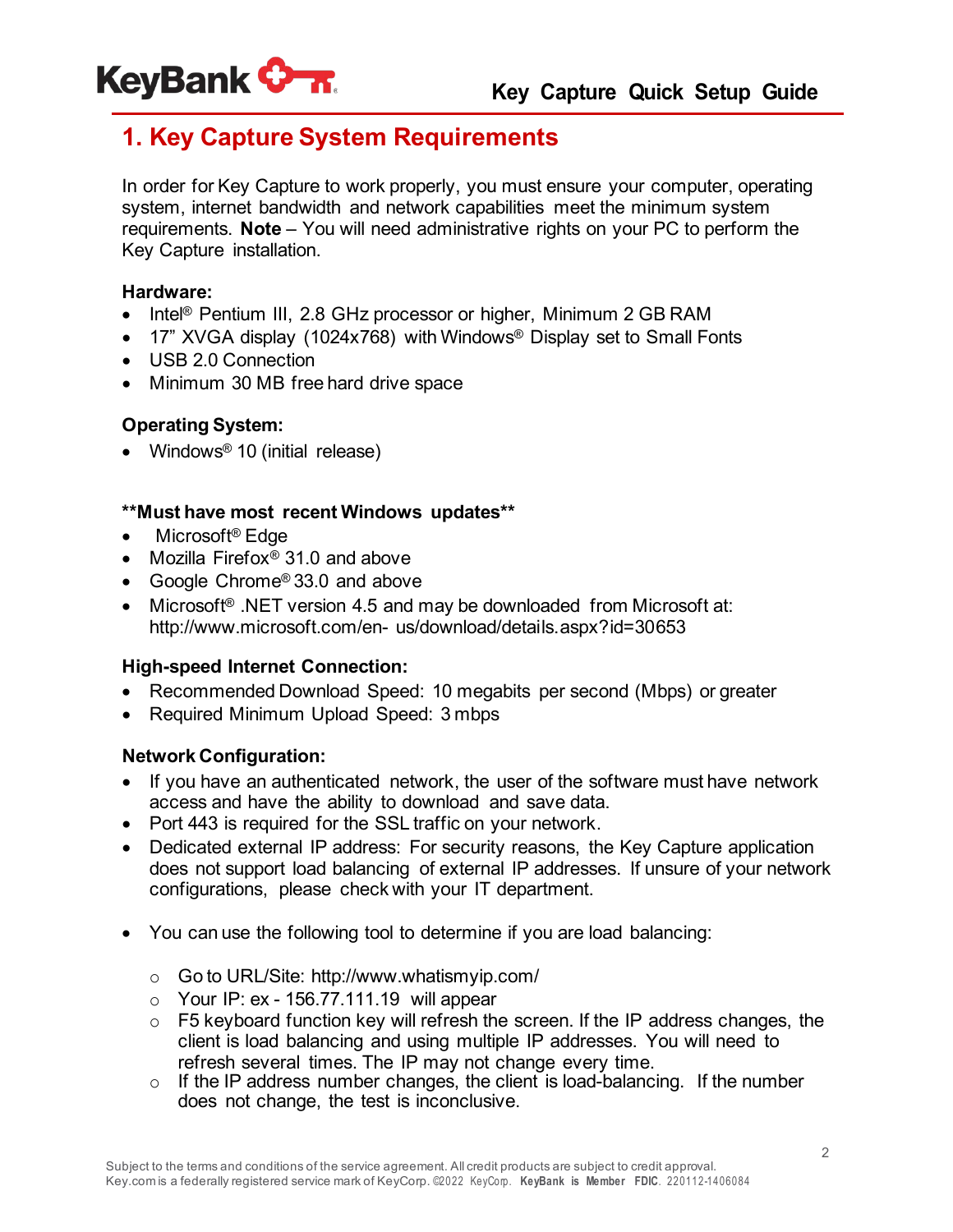



- The following URLs must be allowed (whitelisted) on the network:
	- o [www.checkdep.com](http://www.checkdep.com/)
	- o cdp.jackhenry.com
	- o [www.trustcenter.de](http://www.trustcenter.de/)
	- o csc3-2010-crl.verisign.com
	- o crl.verisign.com
	- o [https://keynavigator.key.com](https://keynavigator.key.com/)
	- o [https://www.key.com](https://www.key.com/)

## **Additional Implementation and System Update Requirements:**

- Anti-Virus Protection Software and/or Anti-Spyware may need to be disabled to allow for the initial installation.
- Administrator rights are required for the initial installation of the software.
- Administrator rights may be required for planned system updates.

## *A Special Note on Internet Speeds*

Internet upload and download speeds are critical for Key Capture to work effectively. You may check your internet upload and download speed by doing the following:

- Go to <http://myspeed.visualware.com/>
- Select the **Click to Start My Speed** button
- Note the Internet upload and download speeds

As Internet speeds may vary, this test is best run during time when you would normally process your deposit.

- Recommended Download Speed: 10 megabits per second (Mbps) or greater
- Required Minimum Upload Speed: 3 mbps

Note: If you would like to add Key Capture to an additional computer, please contact your Payments Advisor for assistance.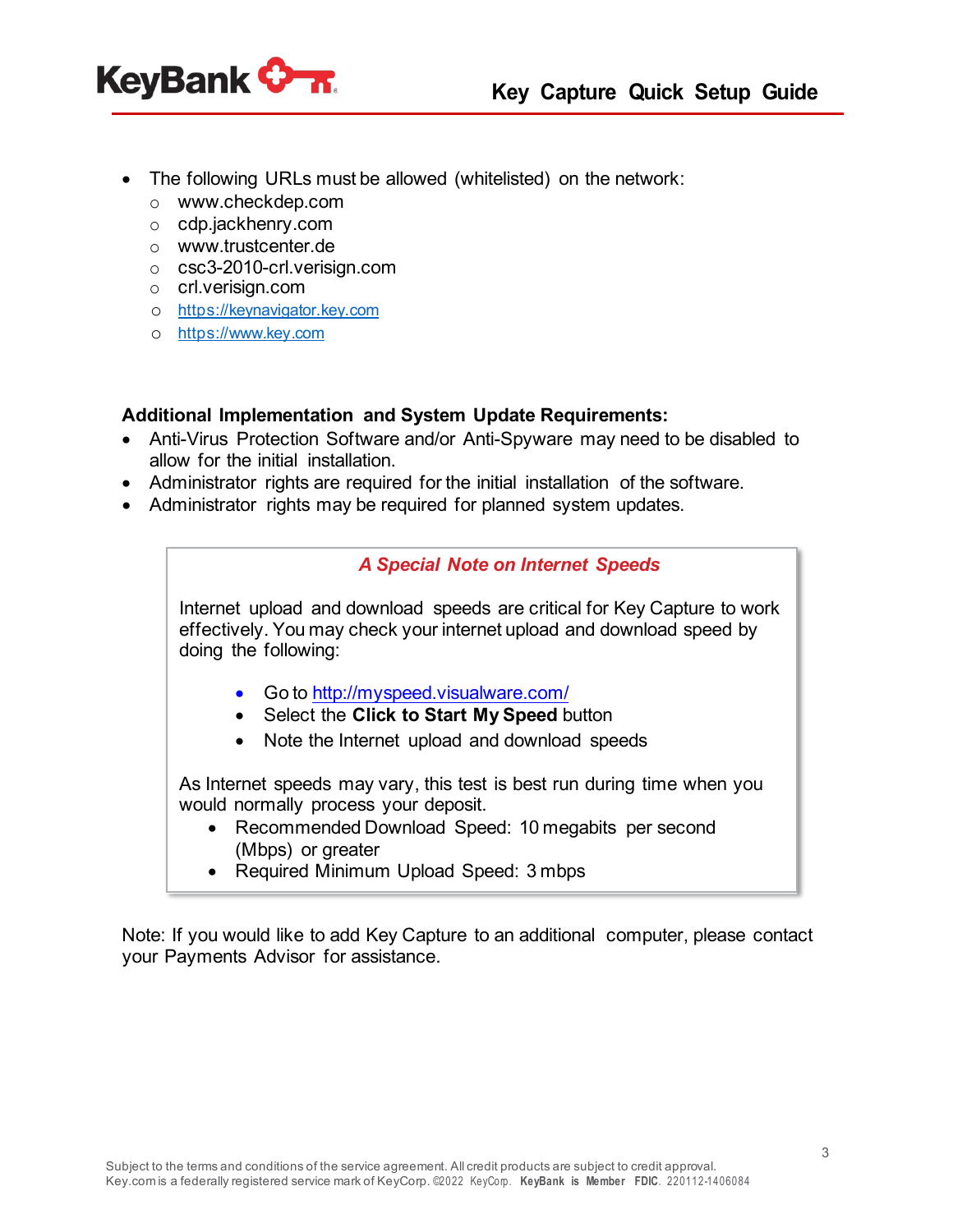

## **2. Installationand Use**

## **Accessing Key Capture forthe FirstTime from KeyNavigator**

(see page 6 when accessing from KBBO)

Follow this process to complete the Key Capture single sign on and installation. Throughout the rest of this guide you may also see Key Capture referred to as Remote Deposit Capture.

Key Capture is accessedvia KeyNavigator®:

- Visit **[www.key.com/corporate](http://www.key.com/corporate)**
- Access KeyNavigator via the **Sign On** box located on the right side of the page.
- Enter your KeyNavigator User ID and Password. Click **Sign On**.



• Hover over the **Receivables** menu in KeyNavigator; then select **Key Capture**.

| Dashboard          | Reporting & Research                                                                                                                                        | Pavables | <b>Receivables</b> | <b>File Services</b> | <b>Card Services</b>  | <b>Specialized Services</b> |  |
|--------------------|-------------------------------------------------------------------------------------------------------------------------------------------------------------|----------|--------------------|----------------------|-----------------------|-----------------------------|--|
| <b>Receivables</b> |                                                                                                                                                             |          |                    |                      | Deposit Concentration |                             |  |
|                    | Access receivables reports with integrated 7-year imaging tools to                                                                                          |          |                    | Lockbox              |                       |                             |  |
|                    | accelerate cash posting, simplify research activities, and improve efficiency.<br>Mobilize idle cash with our easy to use reporting and cash consolidation. |          |                    | Key Capture          |                       |                             |  |

*NOTE: You will only see the Key Capture module if you have access.*囨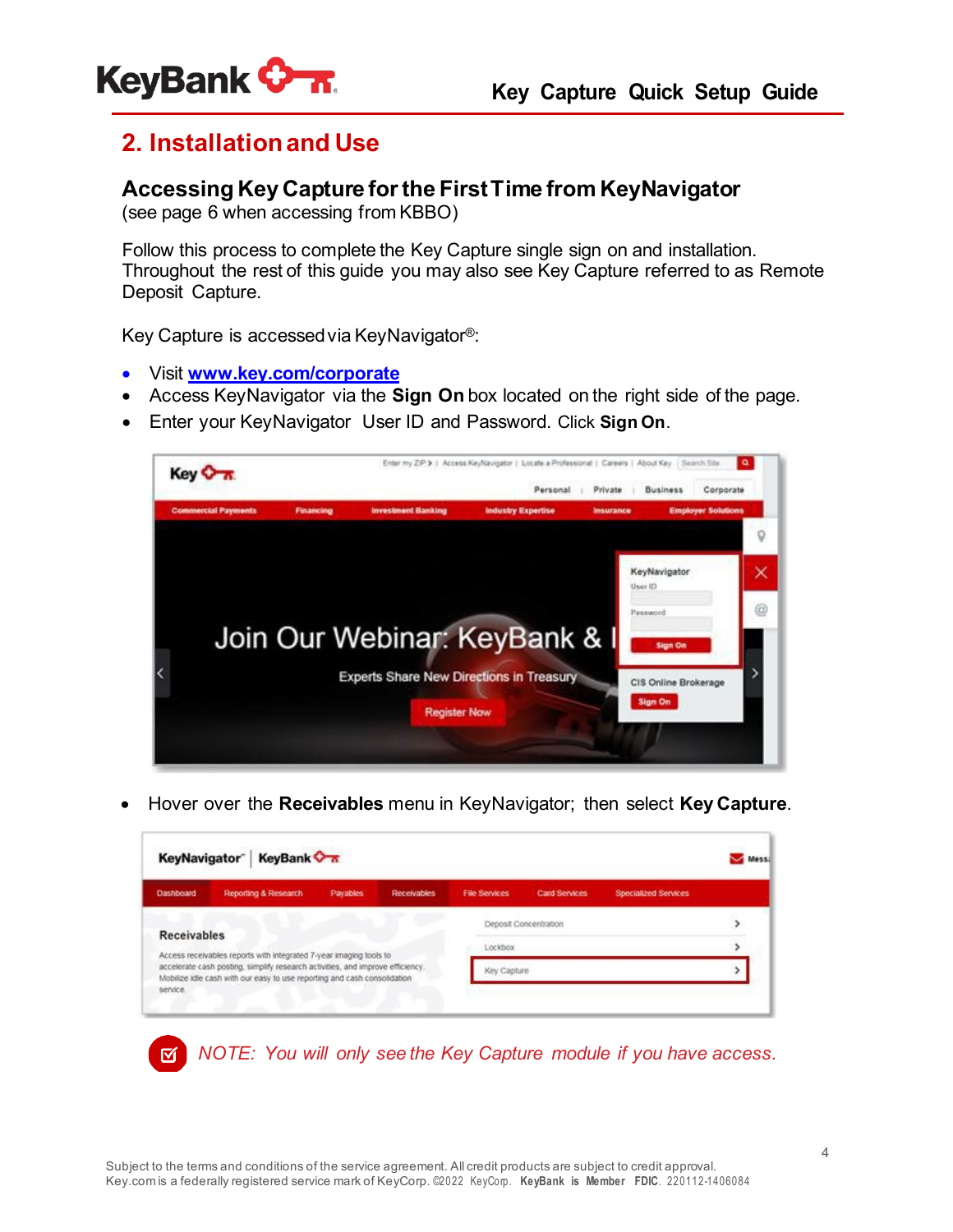

• If you have access to multiple locations/IDs, a drop down box will appear for you to select the deposit location desired. If you do not have multiple locations/IDs, you will be taken directly to the Key Capture Make a Deposit page.

| KeyNavigator <sup>®</sup> KeyBank <del>♦ ⊼</del> |             |                                                                                              | Message Center | Support <b>C</b> Administration | <b>EXP</b> Logout |
|--------------------------------------------------|-------------|----------------------------------------------------------------------------------------------|----------------|---------------------------------|-------------------|
| <b>Dashboard</b><br>Payables                     | Receivables |                                                                                              |                |                                 |                   |
|                                                  |             | <b>Key Capture User Select</b><br>DMCHEMME - D and M Chem Inc (D and M Chem Inc) ▼<br>submit |                |                                 |                   |

• If you have multiple IDs and want to complete a deposit for another user/location; from the page you are on select the **Receivables Menu** and click **Key Capture**. The drop down selection will be available to select a different user/location.

| KeyBank <b>Canada</b><br>KeyNavigator <sup>®</sup> |                                                                                                                                                                                                                                   |          |                    |                      |                       |                             |  |
|----------------------------------------------------|-----------------------------------------------------------------------------------------------------------------------------------------------------------------------------------------------------------------------------------|----------|--------------------|----------------------|-----------------------|-----------------------------|--|
| Dashboard                                          | Reporting & Research                                                                                                                                                                                                              | Payables | <b>Receivables</b> | <b>File Services</b> | <b>Card Services</b>  | <b>Specialized Services</b> |  |
|                                                    |                                                                                                                                                                                                                                   |          |                    |                      | Deposit Concentration |                             |  |
| <b>Receivables</b>                                 |                                                                                                                                                                                                                                   |          |                    | Lockbox              |                       |                             |  |
| service.                                           | Access receivables reports with integrated 7-year imaging tools to<br>accelerate cash posting, simplify research activities, and improve efficiency.<br>Mobilize idle cash with our easy to use reporting and cash consolidation. |          |                    | Key Capture          |                       |                             |  |

| KeyNavigator® KeyBank ♦ 7.                       | Message Center | Support | Administration | E Logout |
|--------------------------------------------------|----------------|---------|----------------|----------|
| Payables<br>Receivables<br><b>Dashboard</b>      |                |         |                |          |
| <b>Key Capture User Select</b>                   |                |         |                |          |
| DMCHEMME - D and M Chem Inc (D and M Chem Inc) v |                |         |                |          |
| submit                                           |                |         |                |          |
|                                                  |                |         |                |          |
|                                                  |                |         |                |          |
|                                                  |                |         |                |          |
|                                                  |                |         |                |          |
|                                                  |                |         |                |          |
|                                                  |                |         |                |          |
|                                                  |                |         |                |          |
|                                                  |                |         |                |          |
|                                                  |                |         |                |          |
|                                                  |                |         |                |          |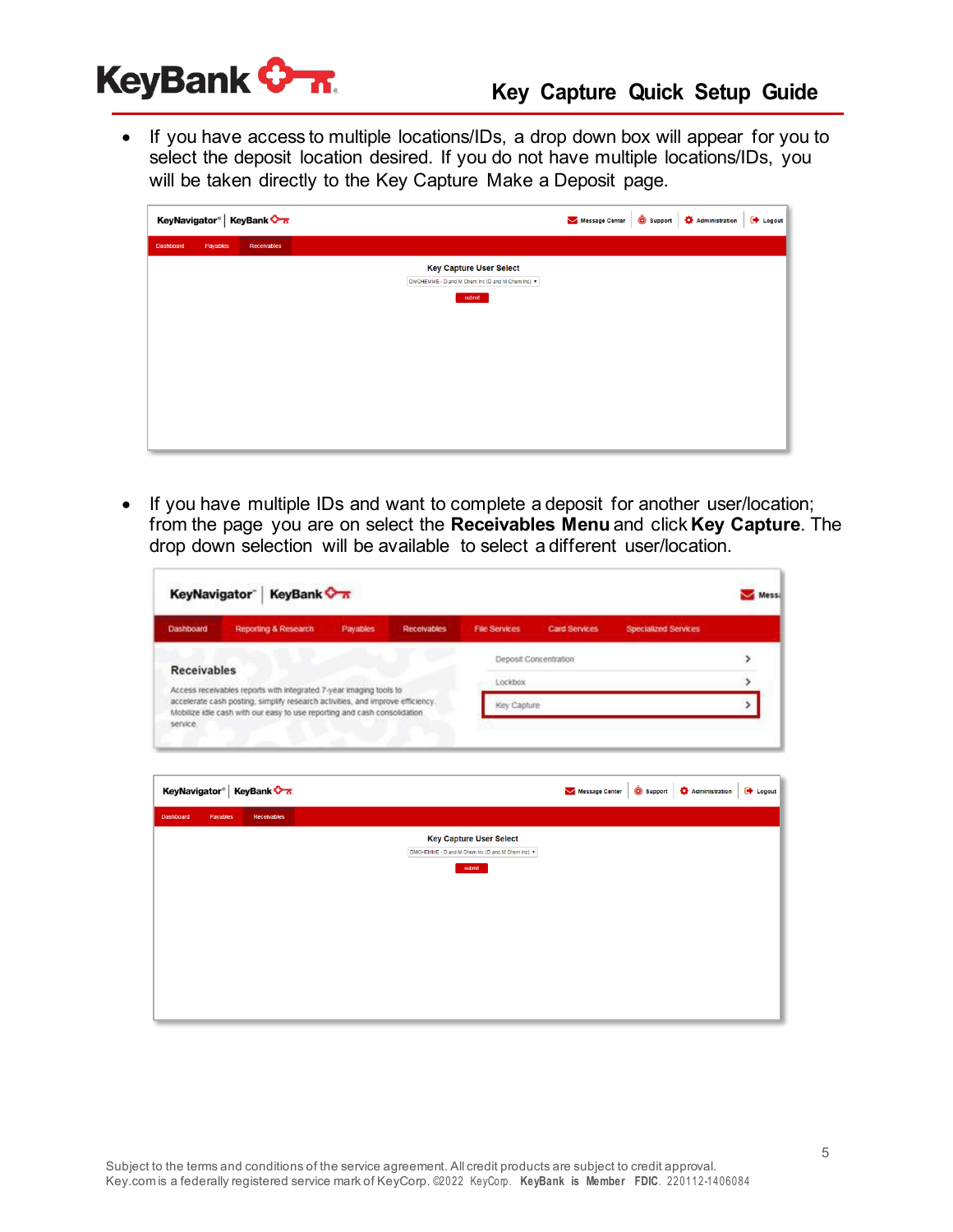## **Accessing Key Capture for the First Time from KBBO**

(see page 4 when accessing from KeyNavigator)

Requirements: client is onboarded with KBBO platform and Key Capture Service

KeyCapture is accessed via KBBO at key.com

- Visit key.com and login to KBBO
- Go to Payments & Transfers and select Key Capture tab from the dropdown menu. Click on Key Capture menu option.



Proceed to the setup screen and select the location from the available options from the dropdown menu. Once a location selected, the "Go to Key Capture Hub" button turns red.

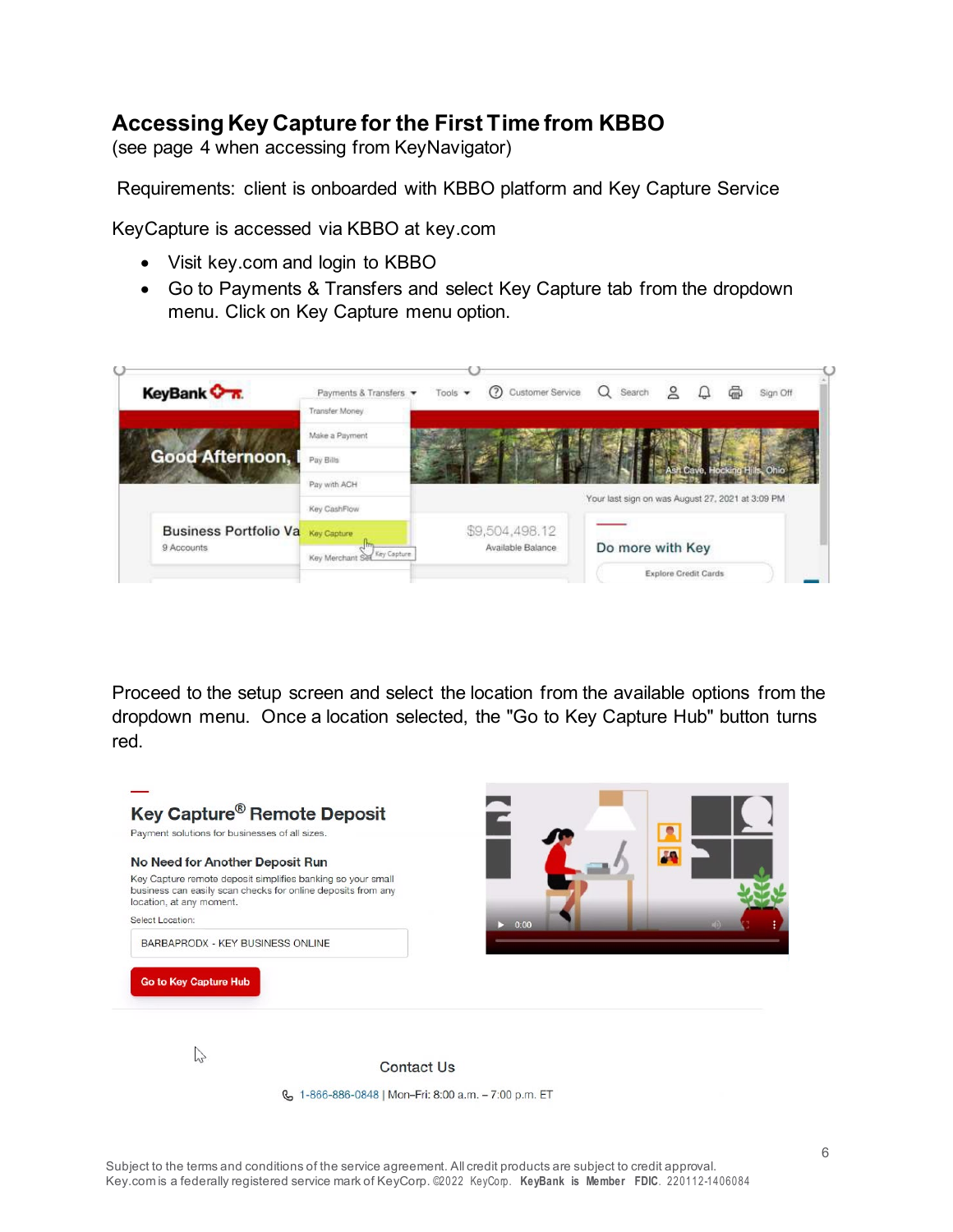

Upon initial Sign On, you will be brought to a screen specific to your browser. There are three potential screens following in this guide – utilize the one that matches your browser type.

- Firefox®
- Chrome<sup>®</sup><br>• Windows
- Windows 10 Edge<sup>®</sup>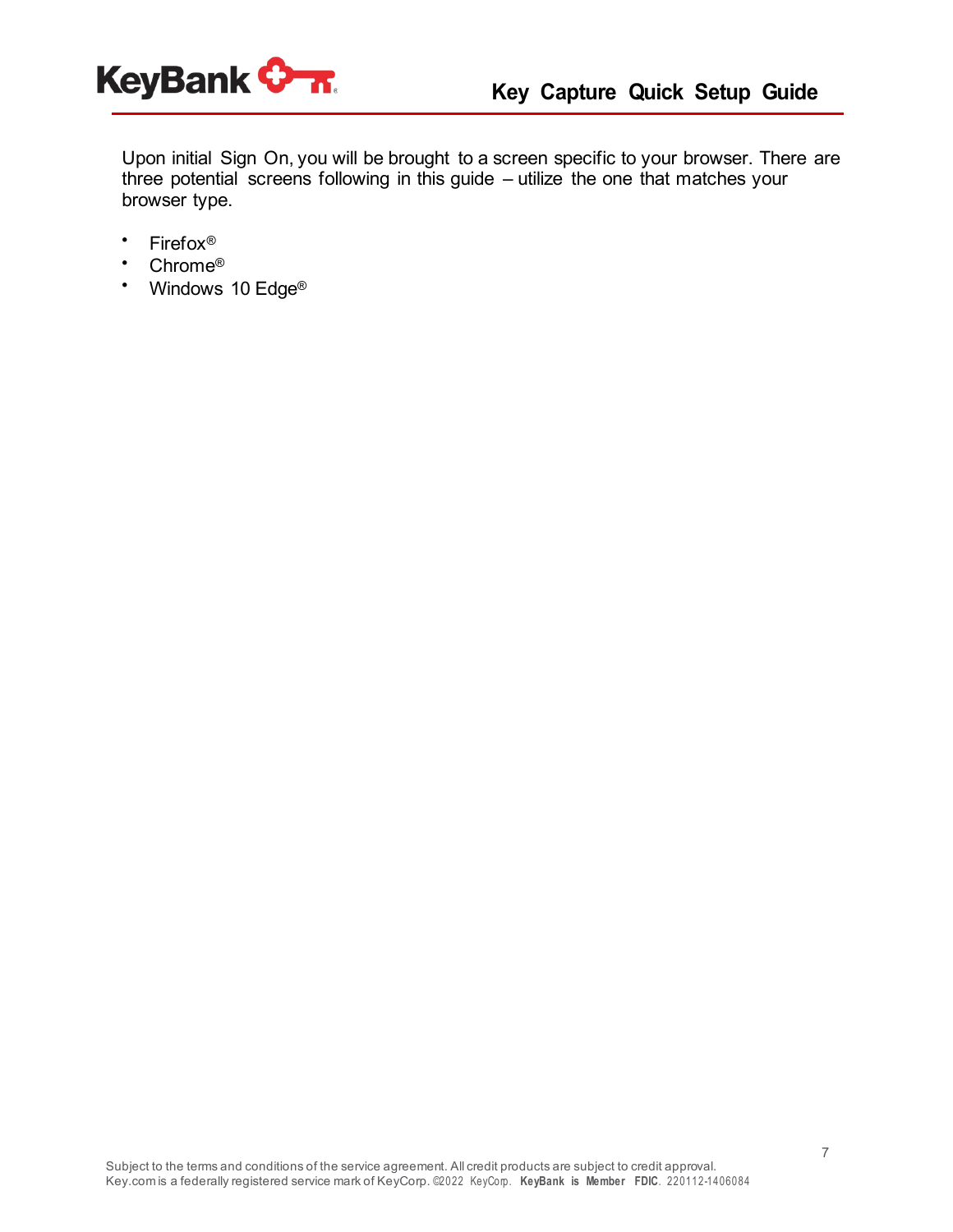

Once the window below disappears, follow the steps in the **Remote Deposit Scanner Service Setup** window **BEFORE**selecting **Continue**.

| Remote Deposit Scanner Service                                         |  |
|------------------------------------------------------------------------|--|
| Please wait while Windows configures Remote Deposit Scanner<br>Service |  |
| Time remaining: 8 seconds<br>Cancel                                    |  |
|                                                                        |  |

#### **Firefox Users**

Users should follow all instructions in the window after installing the Remote Deposit Scanner Service.

Click on the **Remote Deposit Scanner Service** link in the message below to download the service. Administrative rights are required to download the scanner service. After the Remote Deposit Scanner Service has downloaded, please follow steps 1-5 to confirm the security exception. Press **Continue** when finished.

| <b>Remote Deposit Scanner Service Setup</b>                                                                                                                                                                                                                                                                                                                                                                                                                                                                                                                                                                                                                                                                                     |
|---------------------------------------------------------------------------------------------------------------------------------------------------------------------------------------------------------------------------------------------------------------------------------------------------------------------------------------------------------------------------------------------------------------------------------------------------------------------------------------------------------------------------------------------------------------------------------------------------------------------------------------------------------------------------------------------------------------------------------|
| To make a deposit, please download and install the<br>Remote Deposit Scanner Service                                                                                                                                                                                                                                                                                                                                                                                                                                                                                                                                                                                                                                            |
| Once installed, you'll need to configure your browser to allow a secure connection with the scanner service.<br>1. Click this Link to Jaunch a new tab titled "Untrusted Connection".<br>2. Go to new tab and Click on "I Understand Risks" link.<br>3. Click the "Add Exception" button which will open "Add Security Exception" Dialog<br>4. Verify "Permanently store the exception" is checked and click on the "Confirm Security Exception" button.<br>5. { "Response" : "Pong" } message will be displayed. Ignore this message and close the new tab.<br>After completing the above steps, click "Continue" below to start using the application.<br>Click "Cancel" to install the Remote Deposit Scanner Service later. |
| Continue<br><b>Cancel</b>                                                                                                                                                                                                                                                                                                                                                                                                                                                                                                                                                                                                                                                                                                       |

Once you click on the **Remote Deposit Scanner Service** the window below will pop up. Select **Save File**.

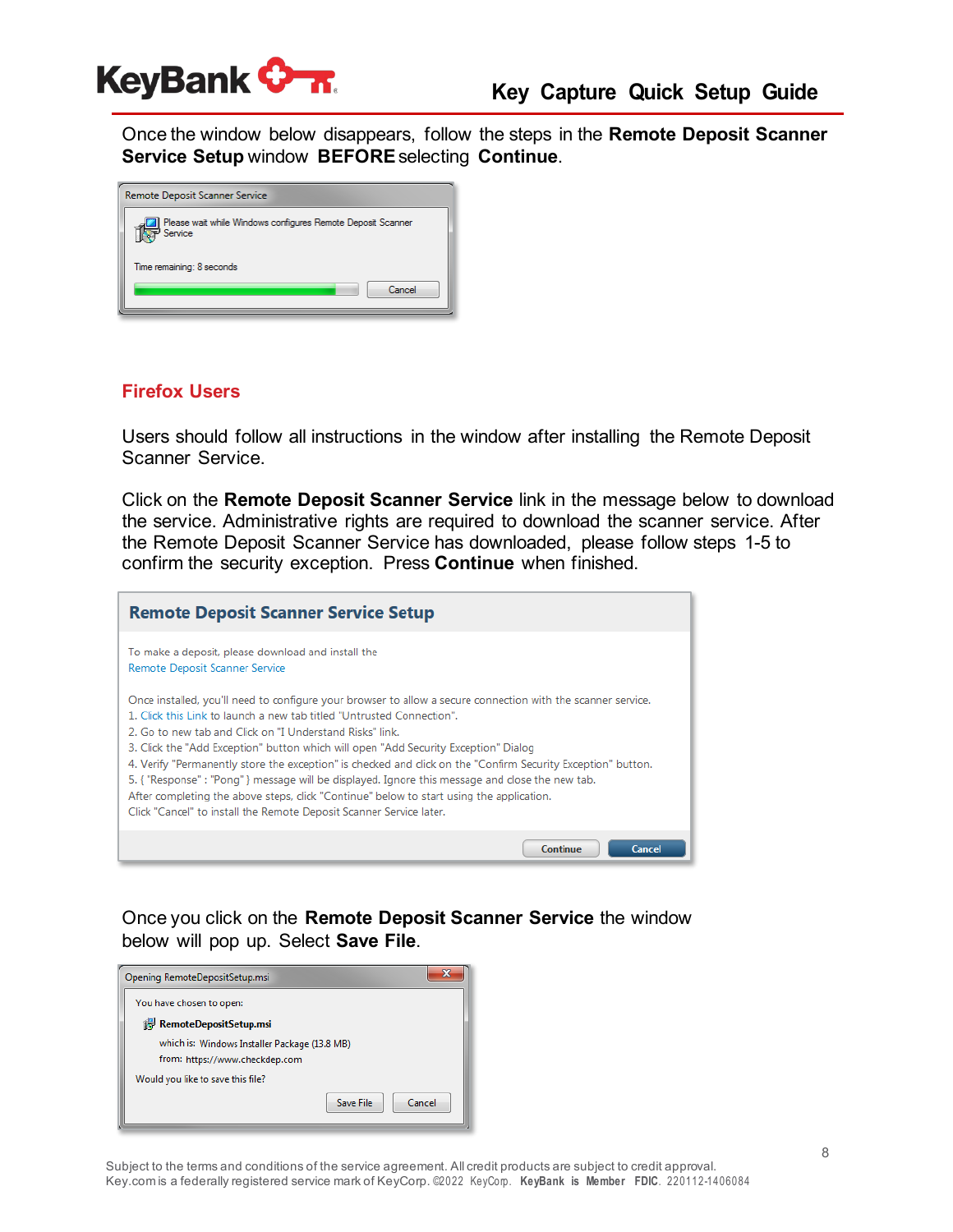

Click on the arrow at the top of your window to display the file. Then double click on the **RemoteDepoistSetup.msi**.



Once the window below disappears, follow the steps in the **Remote Deposit Scanner Service Setup** window **BEFORE** selecting **Continue**.

| Remote Deposit Scanner Service                                         |  |
|------------------------------------------------------------------------|--|
| Please wait while Windows configures Remote Deposit Scanner<br>Service |  |
| Cancel                                                                 |  |

#### **Chrome Users**

Users should follow all instructions in the window after installing the Remote Deposit Scanner Service.

Click on the **Remote Deposit Scanner Service** link in the message below to download the service. Administrative rights are required to download the scanner service. After the Remote Deposit Scanner Service has downloaded, please follow steps 1-3 to display the "Response": "Pong" message. Press **Continue** when finished.

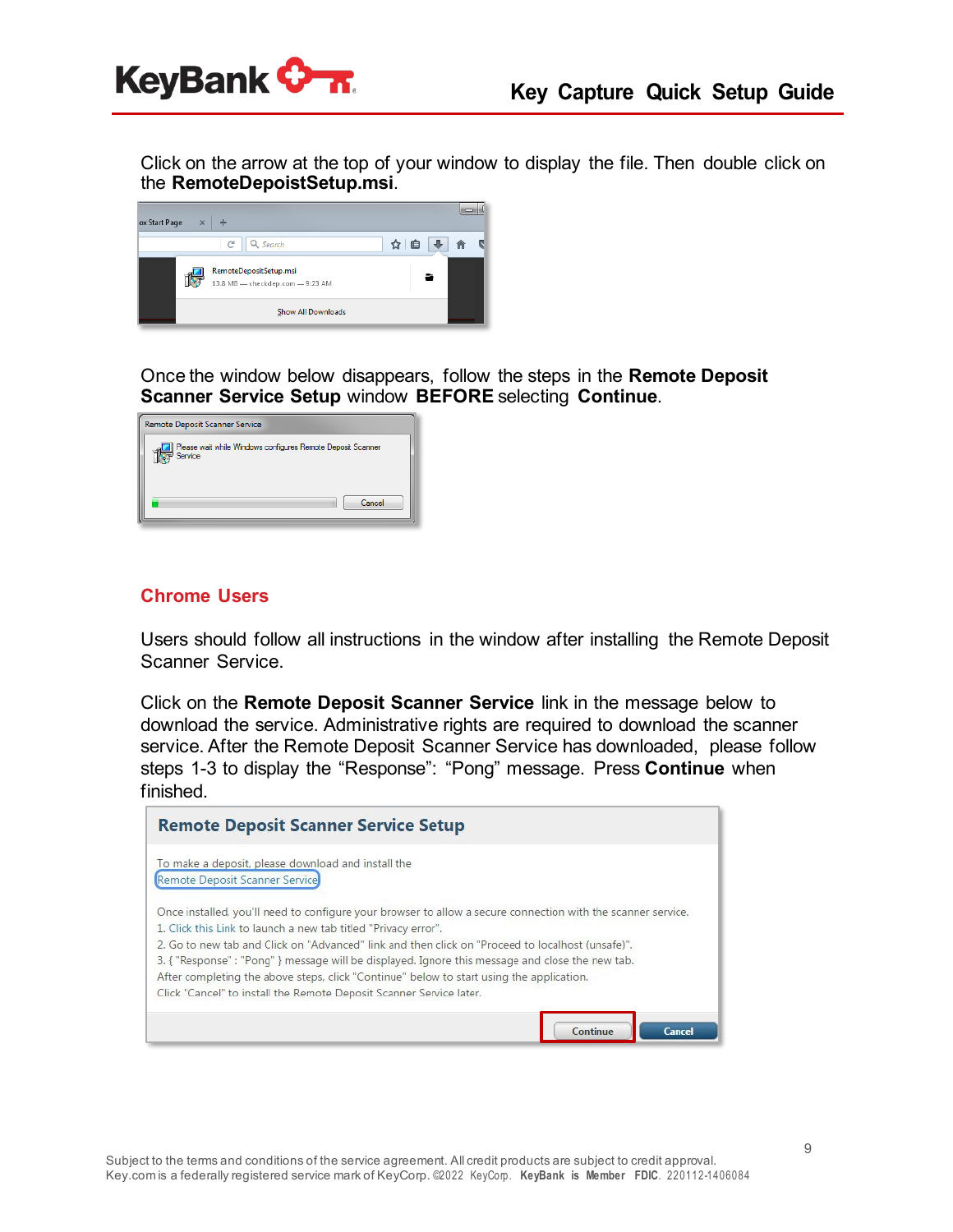

Once you click on the **Remote Deposit Scanner Service** the .msi file will begin to run in the bottom left corner of your window. Once it is complete double click on the .msi file.



Once the window below disappears, follow the steps in the **Remote Deposit Scanner Service Setup** window **BEFORE** selecting **Continue**.

| Remote Deposit Scanner Service                                         |
|------------------------------------------------------------------------|
| Please wait while Windows configures Remote Deposit Scanner<br>Service |
| Cancel                                                                 |

#### **Windows 10 Edge Users**

Users should follow all instructions in the window after installing the Remote Deposit Scanner Service.

Click on the **Remote Deposit Scanner Service** link in the message below to download the service. Administrative rights are required to download the scanner service. After the Remote Deposit Scanner Service has downloaded, please follow the below steps if the Remote Deposit Scanner Service dialog box continues to display.

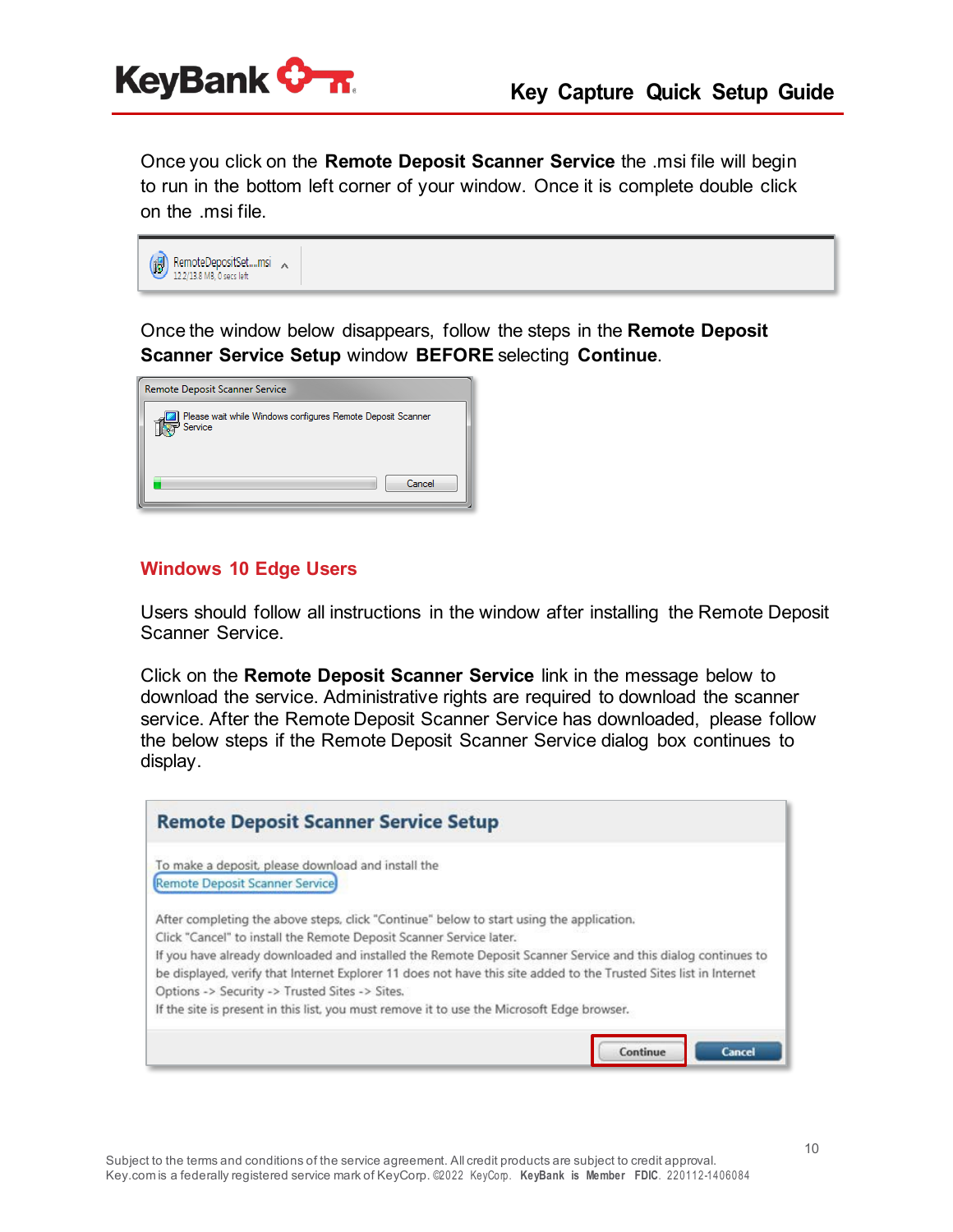

The following screen will appear with a request to wait:



Once the Scanner Service is installed, you will arrive at the following screen. Click the **Update** button to continue with the installation:

|           |          | KeyNavigator <sup>®</sup> KeyBank                                                                                                                                                                                                                                                                                                                                                                                                                                                                                                                                                                       | Message Center                                                                                    | $\circ$<br>Support | Administration | Logout |
|-----------|----------|---------------------------------------------------------------------------------------------------------------------------------------------------------------------------------------------------------------------------------------------------------------------------------------------------------------------------------------------------------------------------------------------------------------------------------------------------------------------------------------------------------------------------------------------------------------------------------------------------------|---------------------------------------------------------------------------------------------------|--------------------|----------------|--------|
| Dashboard | Payables | <b>Receivables</b>                                                                                                                                                                                                                                                                                                                                                                                                                                                                                                                                                                                      |                                                                                                   |                    |                |        |
|           |          | Key Capture                                                                                                                                                                                                                                                                                                                                                                                                                                                                                                                                                                                             |                                                                                                   |                    |                |        |
|           |          | <b>Deposit Reports</b><br>Make a Deposit                                                                                                                                                                                                                                                                                                                                                                                                                                                                                                                                                                |                                                                                                   |                    |                |        |
|           |          | <b>Updates Required</b><br>Key Capture needs to be updated before deposits can be made. Please click 'Update'<br>below to start the process.<br>العالد                                                                                                                                                                                                                                                                                                                                                                                                                                                  | <b>Deposit History</b><br>Expand filter and sorting control<br>$-04/13/2018$ 1 Deposit(s) \$67.00 |                    |                |        |
|           |          | Please note:<br>- The new version of Key Capture (9.0) requires Microsoft .Net<br>Click here<br>Framework 4.5 to be installed on any computer using Key Capture.<br>This is a Microsoft application and will require administrative<br>rights. If you need assistance with these rights, please contact<br>your internal IT resources. Please click on the link to the right to<br>upgrade now. Please click on the link to the right to upgrade now.<br>. Key Capture Support is available to assist with questions at 866-886-0848.<br>Their hours are 6 am - 9 pm ET, business days Honday - Friday. |                                                                                                   |                    |                |        |

Clicking **Update** will bring up the following Update Screen (finishing updates for Remote Deposit Scanner Service): There are two Updates that will need to run if you are setting up Key Capture for the first time.

| <b>Update in Progress</b>                                                   |                      |
|-----------------------------------------------------------------------------|----------------------|
| Downloading updates: 1 of 2<br>Remote Deposit Scanner Service - 0% complete |                      |
|                                                                             | <b>Cancel Update</b> |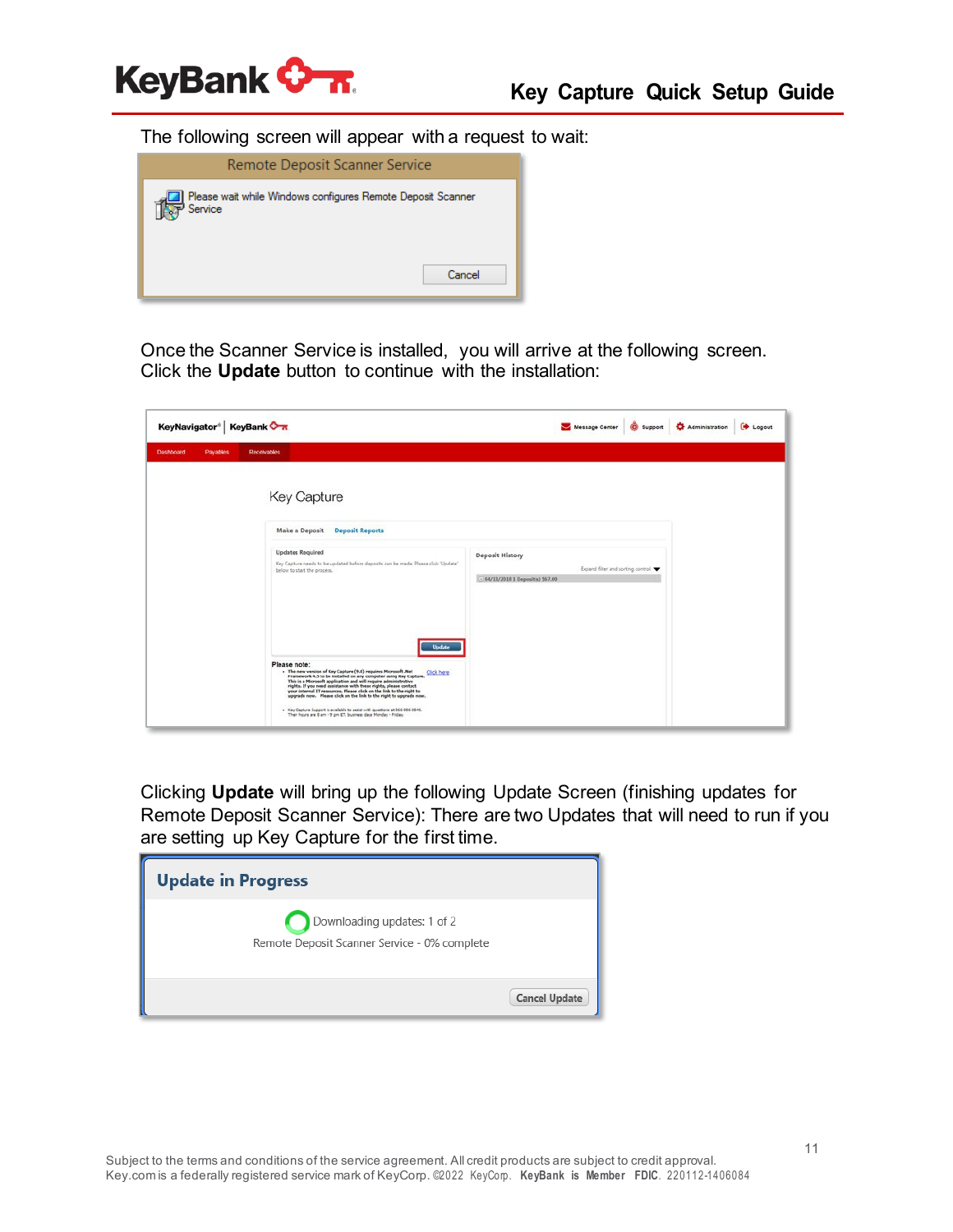

Update Required will remain on your screen and you will need to click on update one last time.

| <b>Update in Progress</b>                             |
|-------------------------------------------------------|
| Downloading updates: 1 of 1                           |
| Remote Deposit Client Report Component - 31% complete |
| <b>Cancel Update</b>                                  |
| <b>Update Started</b>                                 |
|                                                       |
| Updating - Remote Deposit Scanner Service             |

Once the Scanner Service is completely installed, select the appropriate device from the drop down menu. Select your scanner and click **Continue**. Available devices are **TS2XX** for Digital Check®, **SmartSource**® for Burroughs® or **VisionX**TM for Panini®.

|                       | KeyNavigator® KeyBank                                                                                                                                                                                                                                                                                                                                                           | Message Center                                               | C Support                         | Administration | <b>Logout</b> |
|-----------------------|---------------------------------------------------------------------------------------------------------------------------------------------------------------------------------------------------------------------------------------------------------------------------------------------------------------------------------------------------------------------------------|--------------------------------------------------------------|-----------------------------------|----------------|---------------|
| Dashboard<br>Payables | <b>Receivables</b>                                                                                                                                                                                                                                                                                                                                                              |                                                              |                                   |                |               |
|                       | Key Capture                                                                                                                                                                                                                                                                                                                                                                     |                                                              |                                   |                |               |
|                       | <b>Deposit Reports</b><br>Make a Deposit                                                                                                                                                                                                                                                                                                                                        |                                                              |                                   |                |               |
|                       | <b>Device Selection</b><br>Please select the brand of scanner you will be using on this computer and<br>click "Continue"                                                                                                                                                                                                                                                        | <b>Deposit History</b><br>$-04/13/2018$ 1 Deposit(s) \$67.00 | Expand filter and sorting control |                |               |
|                       | Continue<br>«Choose a Device»<br>«Choose a Device»<br>TS2xx<br>SmartSource<br>VisionX<br>FlatbedOnly                                                                                                                                                                                                                                                                            |                                                              |                                   |                |               |
|                       | Please note:<br>- The new version of Key Capture (9.0) requires Microsoft .Net<br>Click here<br>Framework 4.5 to be installed on any computer using Key Capture.<br>This is a Microsoft application and will require administrative<br>rights. If you need assistance with these rights, please contact<br>your internal IT resources. Please click on the link to the right to |                                                              |                                   |                |               |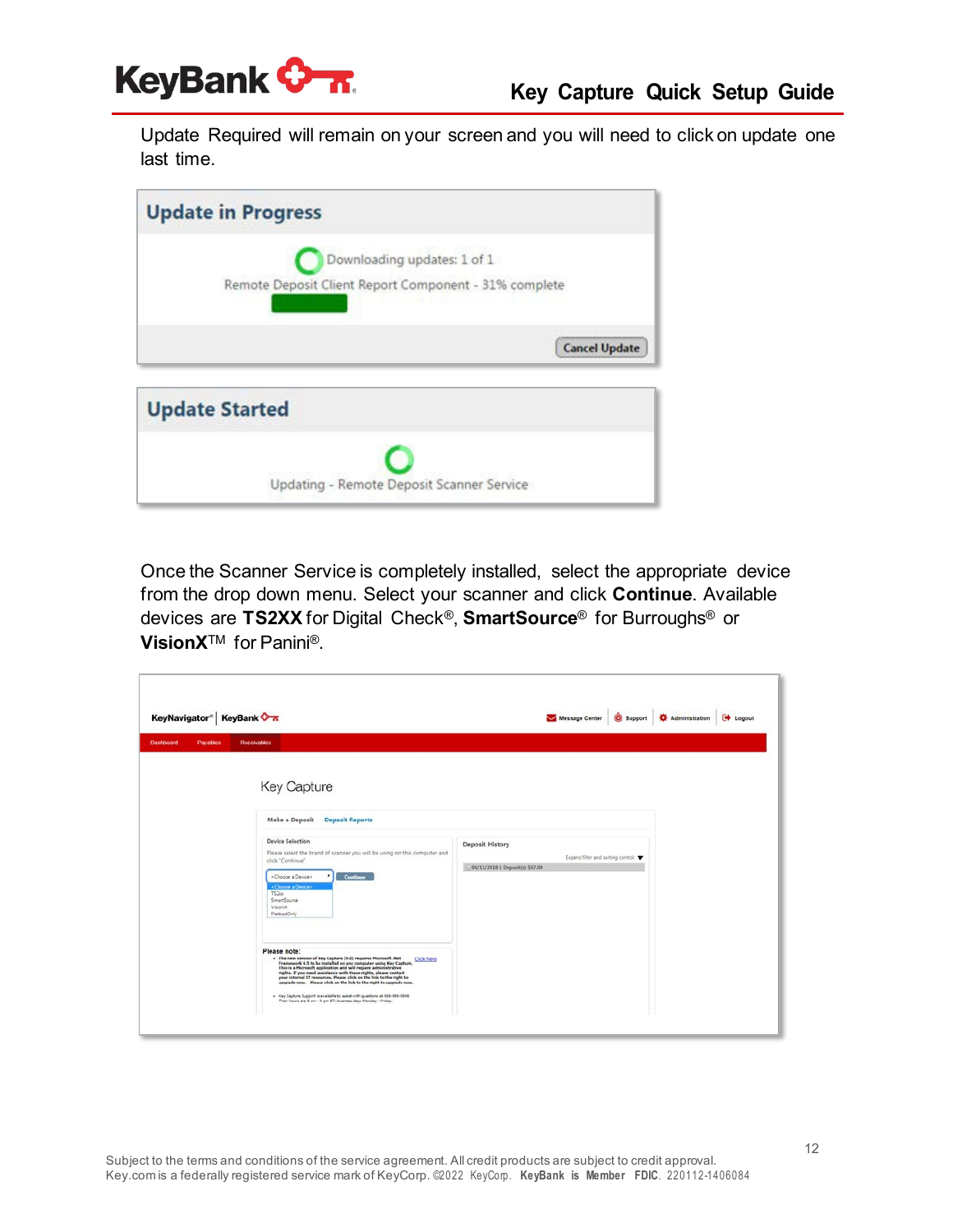

The installation of the appropriate driver will continue for the selected device:



The installation of the appropriate driver will continue for the selected device:



After the driver installation, a message displays for the user to unplug the scanner. Once the device is unplugged, click **Continue**.



After clicking **Continue** the following screens appear:

| <b>Update Started</b>      |  |
|----------------------------|--|
| Updating - VisionX         |  |
| <b>Device Driver Setup</b> |  |
| Please wait                |  |
|                            |  |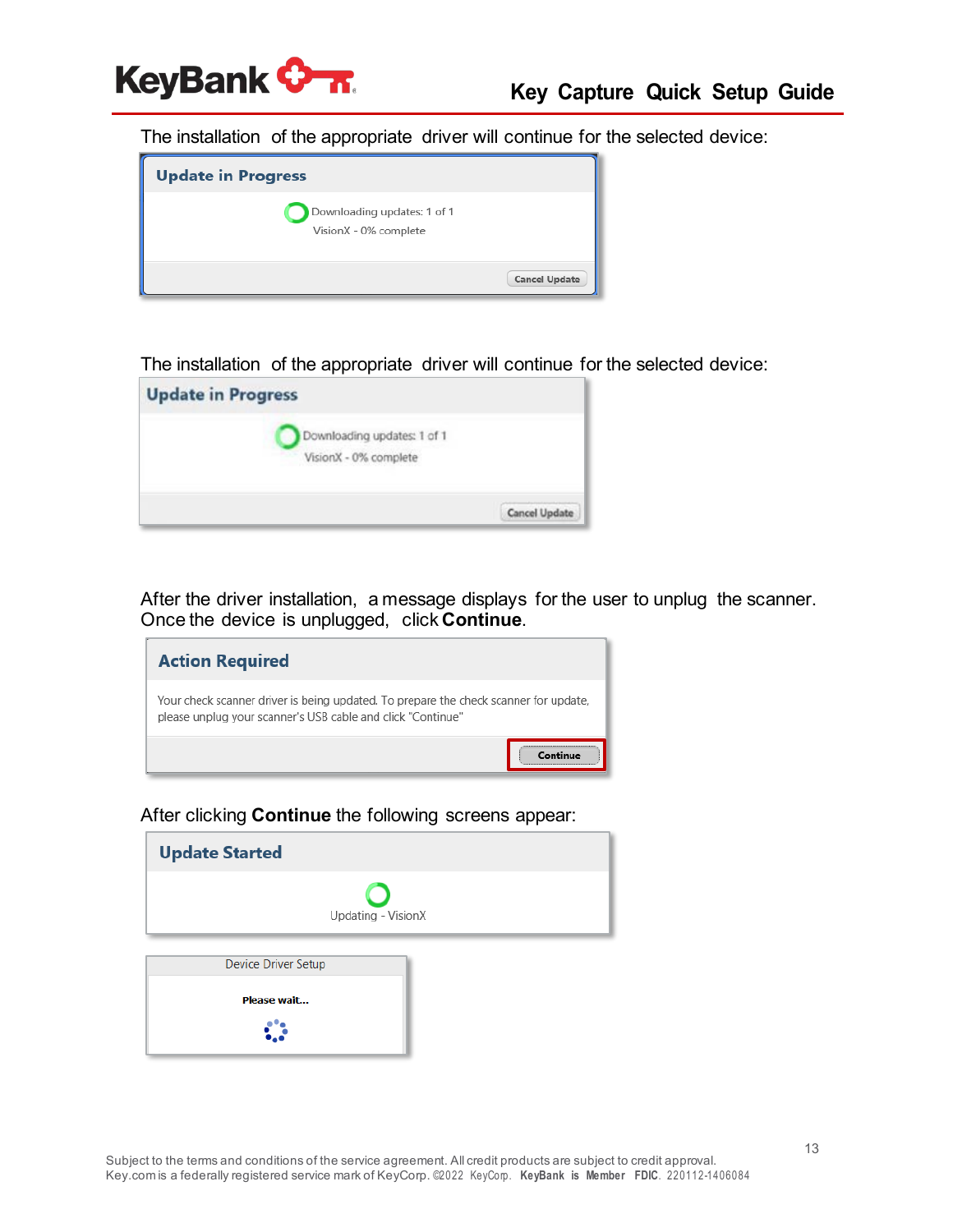

A message displays indicating that the scanner has been updated. The scanner may now be plugged in. Then, click **Continue**:

| <b>Action Required</b>                                                                               |  |
|------------------------------------------------------------------------------------------------------|--|
| Your check scanner driver has been updated. Please plug your scanner back in and<br>click "Continue" |  |
|                                                                                                      |  |

After the scanner setup is completed; the **Home Page** will appear:

| KeyBank <b>V</b><br>KeyNavigator® |                                                                                                                                                                                                                                                                                                       |                                                                                                                                                                                                                              |                                    | <b>Logout</b><br>Message Center<br>C Support<br>Administration |  |  |
|-----------------------------------|-------------------------------------------------------------------------------------------------------------------------------------------------------------------------------------------------------------------------------------------------------------------------------------------------------|------------------------------------------------------------------------------------------------------------------------------------------------------------------------------------------------------------------------------|------------------------------------|----------------------------------------------------------------|--|--|
| Dashboard<br>Payables             | <b>Receivables</b>                                                                                                                                                                                                                                                                                    |                                                                                                                                                                                                                              |                                    |                                                                |  |  |
|                                   | <b>Key Capture</b><br>Make a Deposit                                                                                                                                                                                                                                                                  | <b>Deposit Reports</b>                                                                                                                                                                                                       |                                    | Settings 2                                                     |  |  |
|                                   | Click on an account to start deposit                                                                                                                                                                                                                                                                  |                                                                                                                                                                                                                              |                                    |                                                                |  |  |
|                                   | Description                                                                                                                                                                                                                                                                                           | <b>Account Number</b>                                                                                                                                                                                                        | <b>Deposit History</b>             | Expand filter and sorting control .                            |  |  |
|                                   | Testing Account-OH                                                                                                                                                                                                                                                                                    | x7876                                                                                                                                                                                                                        | $-04/13/2018$ 1 Deposit(s) \$67.00 |                                                                |  |  |
|                                   | Testing Account-NY                                                                                                                                                                                                                                                                                    | x7884                                                                                                                                                                                                                        |                                    |                                                                |  |  |
|                                   | Testing Account-TX                                                                                                                                                                                                                                                                                    | n4615                                                                                                                                                                                                                        |                                    |                                                                |  |  |
|                                   | Please note:<br>- The new version of Key Capture (9.0) requires Microsoft Jtet<br>This is a Microsoft application and will require administrative<br>rights. If you need assistance with these rights, please contact<br>. Key Capture Support is available to assist with questions at 566-856-0648. | Click here<br>Framework 4.5 to be installed on any computer using Key Capture.<br>your internal IT resources. Please click on the link to the right to<br>upgrade now. Please click on the link to the right to upgrade now. |                                    |                                                                |  |  |

Once the driver has been installed on the computer using Key Capture, you will not need to complete these steps again. Continue accessing Key Capture directly through KeyNavigator / KBBO. After a successful login through KeyNavigator / KBBO, you will be taken directly to the Key Capture home page